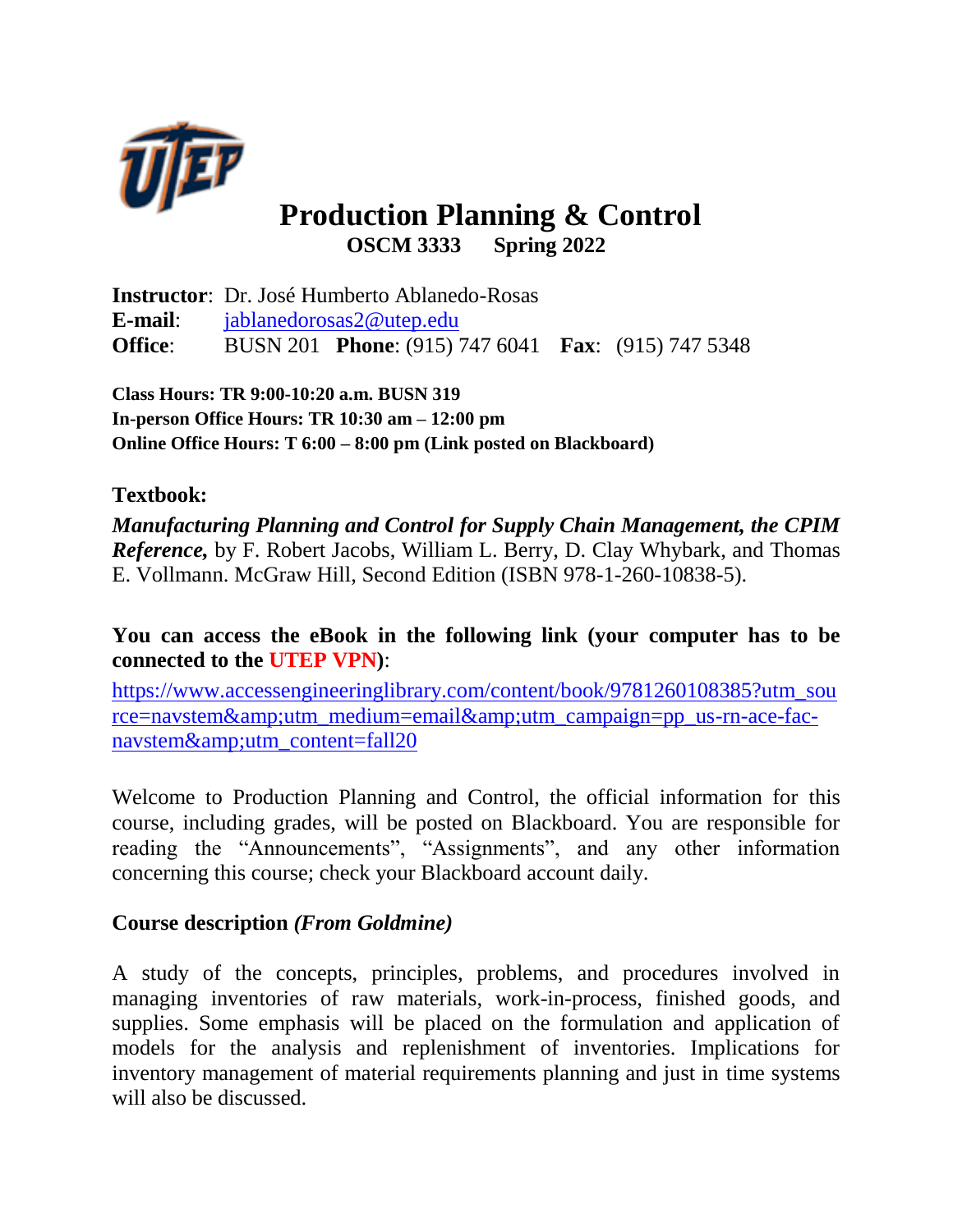# **Objectives**:

At the completion of this course students will be able to:

1. Identify the global trends and challenges facing manufacturing planning & control.

- 2. Define enterprise resource planning and material requirements planning
- 3. Explain the basic principles of JIT programs.
- 4. Describe how to manage capacity and utilization.
- 5. Explain the implementation issues associated with production activity control.
- 6. Define the key design issues associated with supply chain optimization.

7. Define the key factors that determine the appropriate choice of an inventory system.

8. Describe the operations planning and scheduling process.

# **Prerequisite**

OSCM 3321 with a minimum grade of D and QMB 3301 with a minimum grade of D.

# **Lectures**

This is an in-person course. It is expected that you attend the sessions and complete the course activities as indicated in the course calendar. You should be available to complete them on time. Many problems will be solved using excel. You should be able to reply them and solve similar problems. YOU NEED A COMPUTER RUNNING EXCEL FOR THIS CLASS.

# **Partial Exam**

It covers the class materials and chapters in the textbook taught up to the date of the last class before the exam. There is not make-up of any partial exam.

#### **Final Exam**

The final exam is comprehensive. It covers all the class lecture materials and chapters in the textbook taught during the semester.

# **Grading Policy**:

- 15 % First Partial Exam
- 20 % Second Partial Exam
- 20 % Third Partial Exam
- 20 % Final exam
- 25 % Homework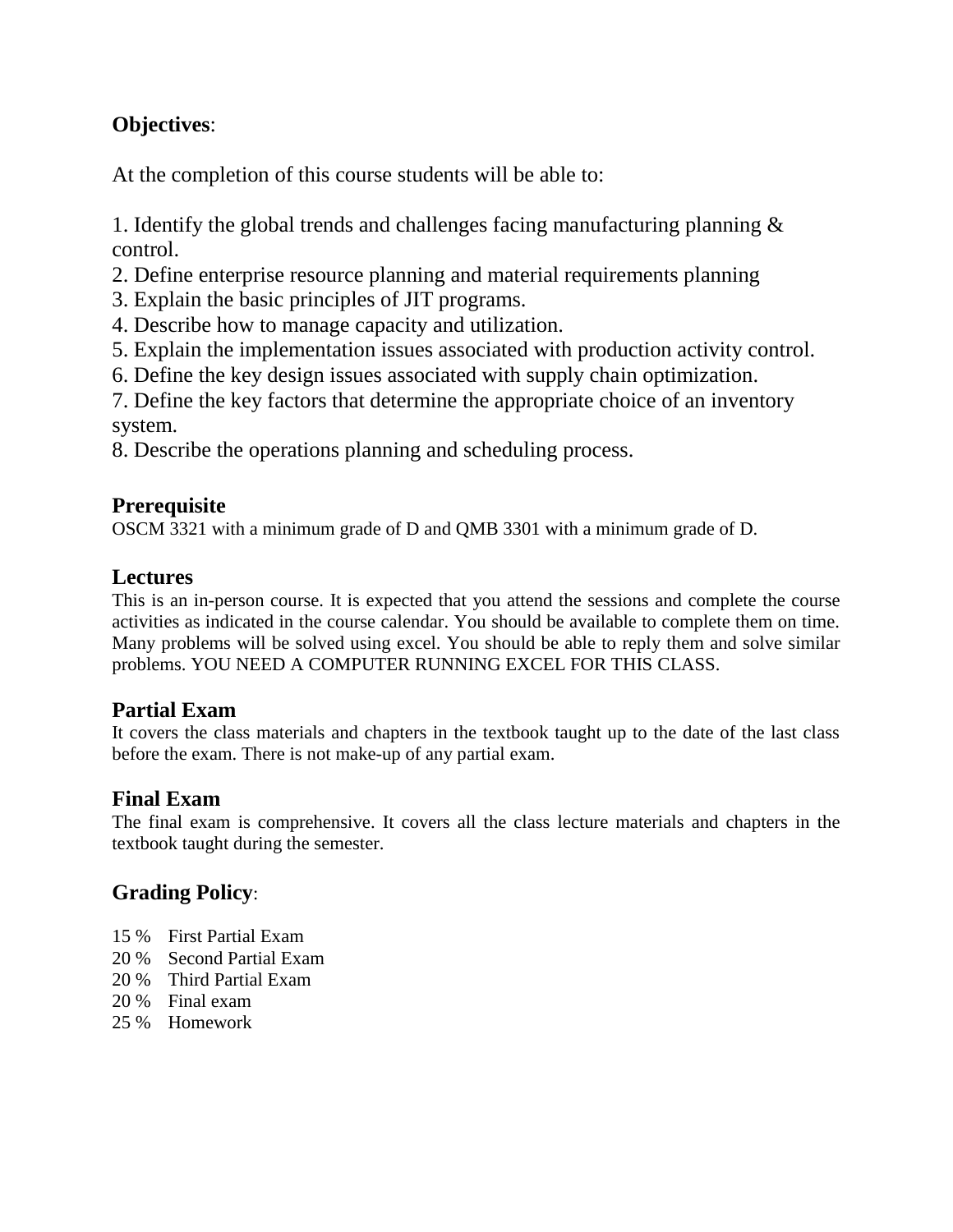#### **Course Assignments and Grading Distribution:**

 $100-90 = A$   $89-80 = B$   $79-70 = C$   $69-60 = D$  59 and below  $= F$ 

#### **Technology Requirements**

This course uses Blackboard as learning management system (LMS). Ensure your UTEP e-mail account is working and that you have access to the Web. You may use any of the primary Web browsers. When having technical difficulties, try switching to another browser.

You will need to have access to a computer/laptop and the UTEP virtual private network. Check that your computer hardware and software are up-to-date and able to access all parts of the course.

You can download EXCEL and other Microsoft Office programs (including Word, PowerPoint, Outlook and more) for free via UTEP's Microsoft Office Portal.

**If you encounter technical difficulties of any kind, contact the** [Help Desk](https://www.utep.edu/irp/technologysupport/) (UTEP Library Room 300, TS.UTEP.EDU, 915-747-4357)**.** Please contact the UTEP Help Desk as they are trained specifically in assisting with technological needs of students. Please do not contact me for this type of assistance. The Help Desk is much better equipped than I am to assist you!

#### **Late Work Policy**

Homework assignments will be due on Fridays at midnight (11:59 PM). No late work will be accepted.

# **Drop Policy**

To drop this class, please contact the [Registrar's Office](https://www.utep.edu/student-affairs/registrar/students/registration.html) to initiate the drop process. If you cannot complete this course for whatever reason, please contact me. If you do not, you are at risk of receiving an "F" for the course.

#### **Accommodations Policy**

The University is committed to providing reasonable accommodations and auxiliary services to students, staff, faculty, job applicants, applicants for admissions, and other beneficiaries of University programs, services and activities with documented disabilities in order to provide them with equal opportunities to participate in programs, services, and activities in compliance with sections 503 and 504 of the Rehabilitation Act of 1973, as amended, and the Americans with Disabilities Act (ADA) of 1990 and the Americans with Disabilities Act Amendments Act (ADAAA) of 2008. Reasonable accommodations will be made unless it is determined that doing so would cause undue hardship on the University. Students requesting an accommodation based on a disability must register with the UTEP Center for Accommodations and Support Services (CASS). Contact the Center for Accommodations and Support Services at 915-747-5148, or email them at cass@utep.edu, or apply for accommodations online via the CASS portal.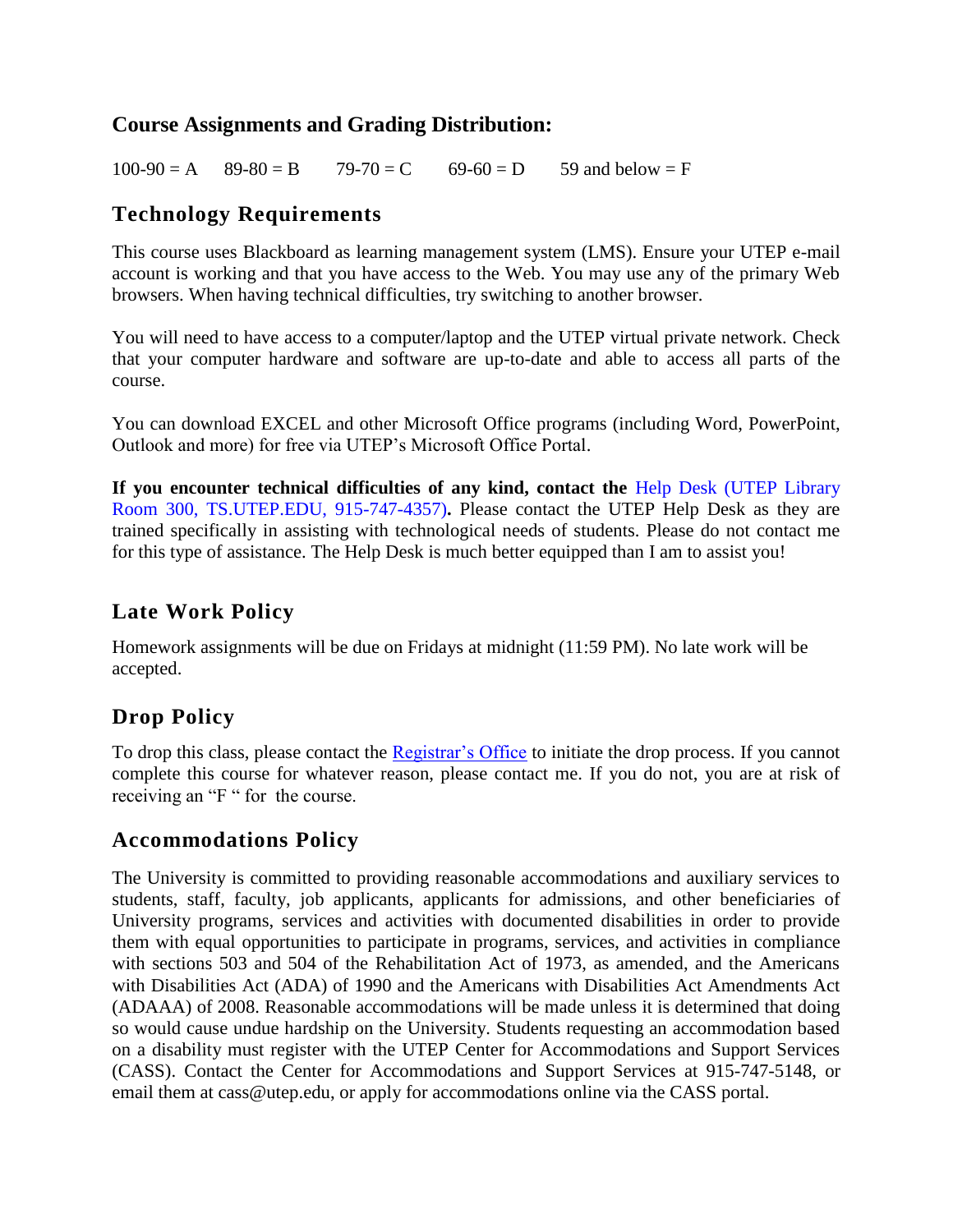#### **Scholastic Integrity**

Academic dishonesty is prohibited and is considered a violation of the UTEP Handbook of Operating Procedures. It includes, but is not limited to, cheating, plagiarism, and collusion. Cheating may involve copying from or providing information to another student, possessing unauthorized materials during a test, or falsifying research data on laboratory reports. Plagiarism occurs when someone intentionally or knowingly represents the words or ideas of another as ones' own. Collusion involves collaborating with another person to commit any academically dishonest act. Any act of academic dishonesty attempted by a UTEP student is unacceptable and will not be tolerated. All suspected violations of academic integrity at The University of Texas at El Paso must be reported to the Office of Student Conduct and Conflict Resolution (OSCCR) for possible disciplinary action. To learn more [HOOP: Student Conduct and Discipline.](https://admin.utep.edu/LinkClick.aspx?link=HOOP-Section+II.pdf&tabid=30181&mid=63285)

#### **Student Resources**

- [UTEP Library:](http://libraryweb.utep.edu/) Access a wide range of resources including online, full-text access to thousands of journals and eBooks plus reference service and librarian assistance for enrolled students.
- [Help Desk:](https://www.utep.edu/irp/technologysupport/) Students experiencing technological challenges (email, Blackboard, software, etc.) can submit a ticket to the UTEP Helpdesk for assistance. Contact the Helpdesk via phone, email, chat, website, or in person if on campus.
- [Military Student Success Center:](../../../../../../../ciramontoya/Downloads/•%09https:/www.utep.edu/student-affairs/mssc) UTEP welcomes military-affiliated students to its degree programs, and the Military Student Success Center and its dedicated staff (many of whom are veterans and students themselves) are here to help personnel in any branch of service to reach their educational goals.

# **COVID-19 Precautions**

If you have tested positive for COVID-19, you are encouraged to report your results to covidaction@utep.edu , so that the Dean of Students Office can provide you with support and help with communication with your professors. It is important to follow all instructions that you receive as part of the diagnosis, including isolation and staying at home until a negative test is produced.

If you experience COVID-19 symptoms, please follow the isolation protocol by staying at home and getting tested as soon as possible. If the test is negative but you are still seeking accommodations, please contact the Dean of Students Office for guidance in a timely manner. Your instructor will work with the Dean of Students Office to determine the extent of any such accommodations.

We strongly encourage you to think and act proactively in all matters related to COVID-19 and your academic endeavors. The Center for Disease Control and Prevention recommends that people in areas of substantial or high COVID-19 transmission wear face masks when indoors in groups of people. The best way that Miners can take care of miners is to get the vaccine. If you still need the vaccine, it is widely available in the El Paso area, and will be available at no charge on campus during the first week of classes. For more information about the current rates, testing, and vaccinations, please visit epstrong.org.